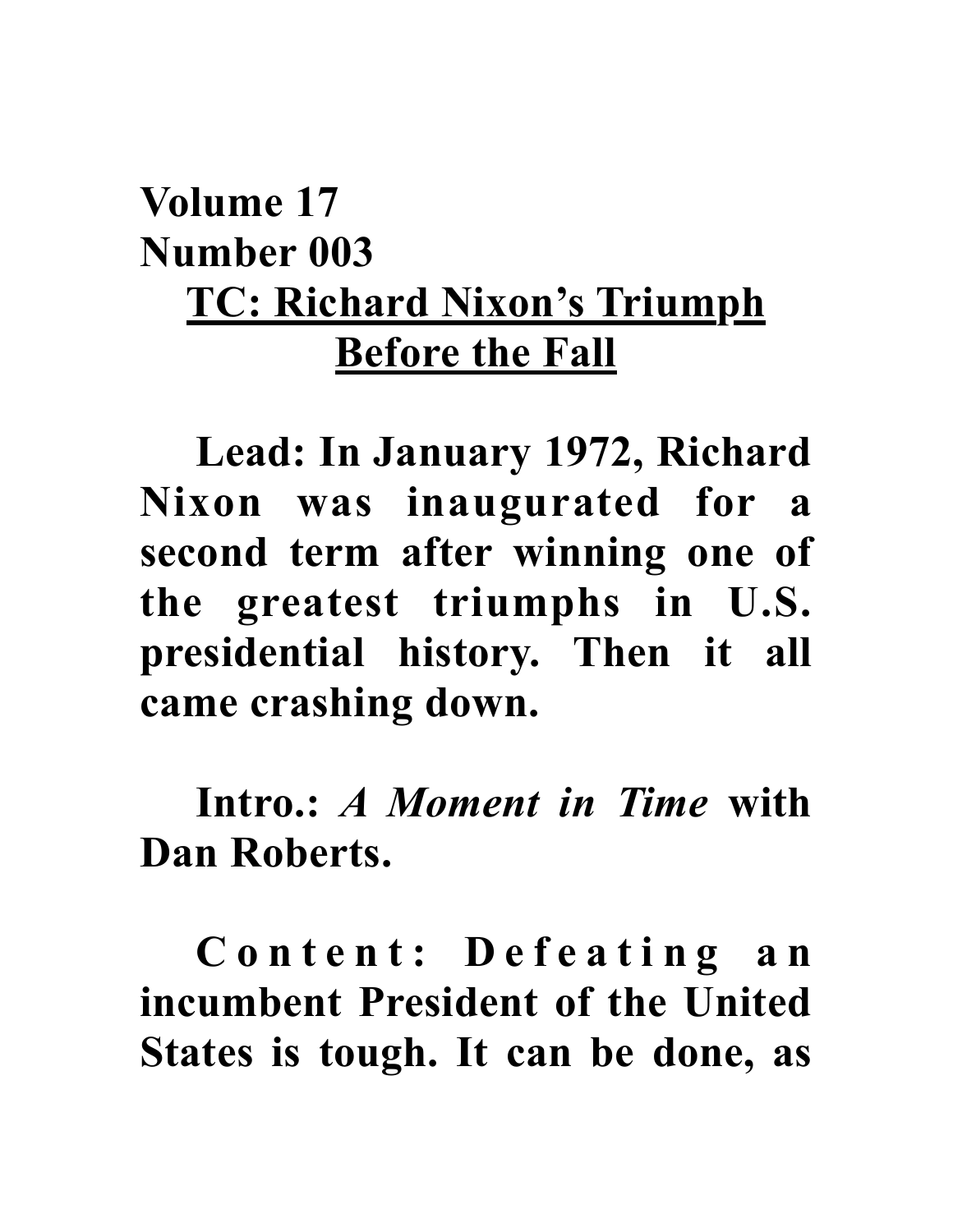**Herbert Hoover, Jimmy Carter and George H.W. Bush found to their regret, but it is no easy task. Circumstances, political and otherwise, have to work perfectly to the advantage of the challenger. The economy must wrecked and with no foreseeable relief in the offing. The sitting President should not be weakened by a significant challenge from within his own party. If the nation is at war, and the war is no longer supported by the electorate or is perceived as a**  lost cause, the President is often **blamed. And, if a major third party candidate is floating around**  out there snipping at the **Presidential heels, taking votes from the incumbent, that too helps**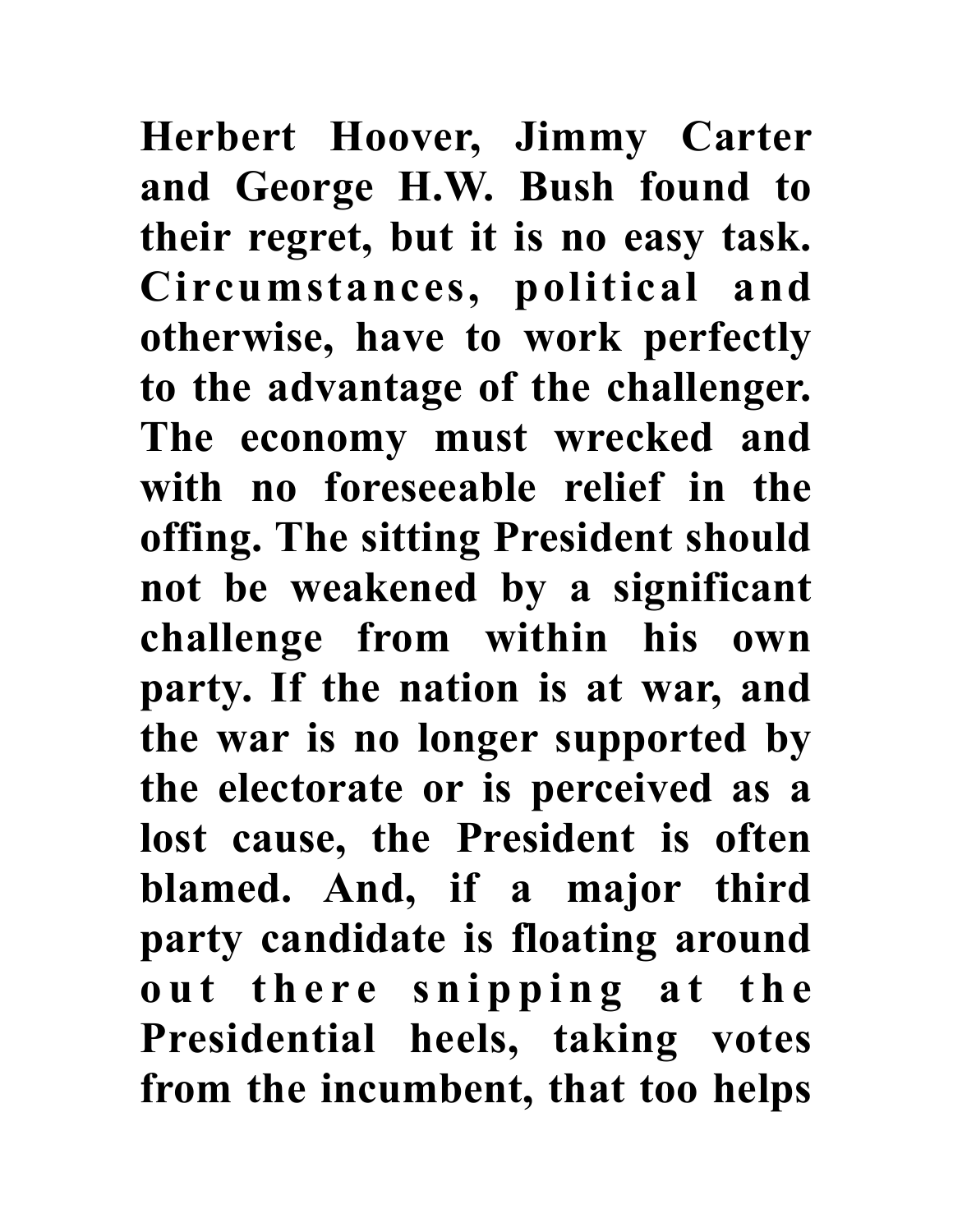**the challenger. Finally, the pretender must be perceived by the voters as a clear improvement on the current occupant of the White House. If all or most of these factors are in play, then it is possible, in colloquial terms, to throw the bum out.**

**In 1972 Richard Nixon had none of those conditions. If not particularly popular and if widely perceived as personally flawed, he was generally regarded as a competent Chief Executive who had strengthened not undermined the domestic and social policies of his Democratic predecessors. He had some outstanding foreign policy successes with his trips to**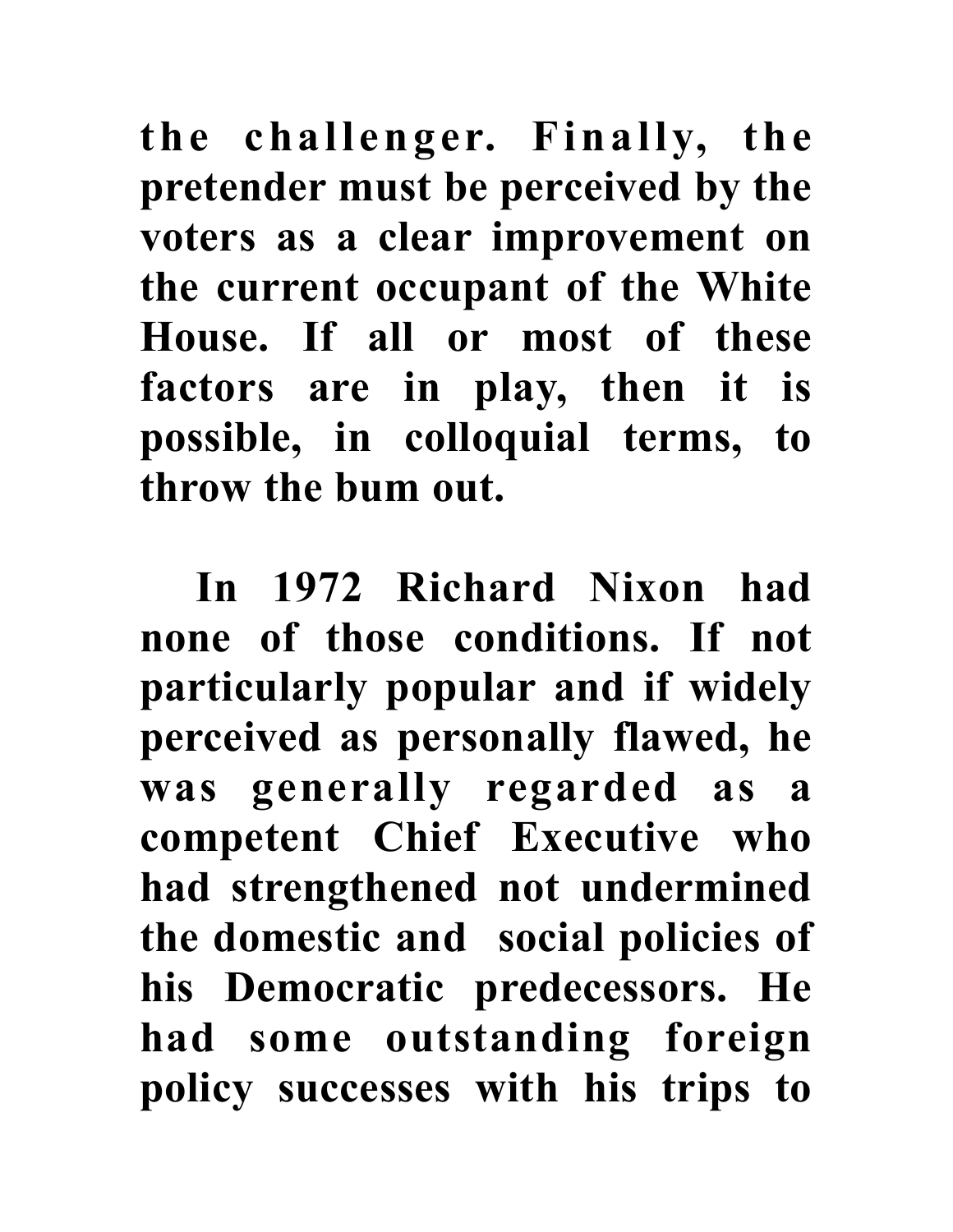**the Soviet Union and China, and was winding down the unpopular**  and clearly lost cause of the **Vietnam War.** 

**And he had a terrible opponent in South Dakota Senator George McGovern. Nothing worked for the Democrats that year, who were still licking their wounds from the disaster that was 1968. McGovern finally triumphed over a field of no less than 14 candidates revealing the deep divisions with the Democratic Party. He was a lackluster campaigner and that was before he fired his running mate, Senator Thomas Eagleton, for the latter's theretofore undisclosed history of mental health problems.**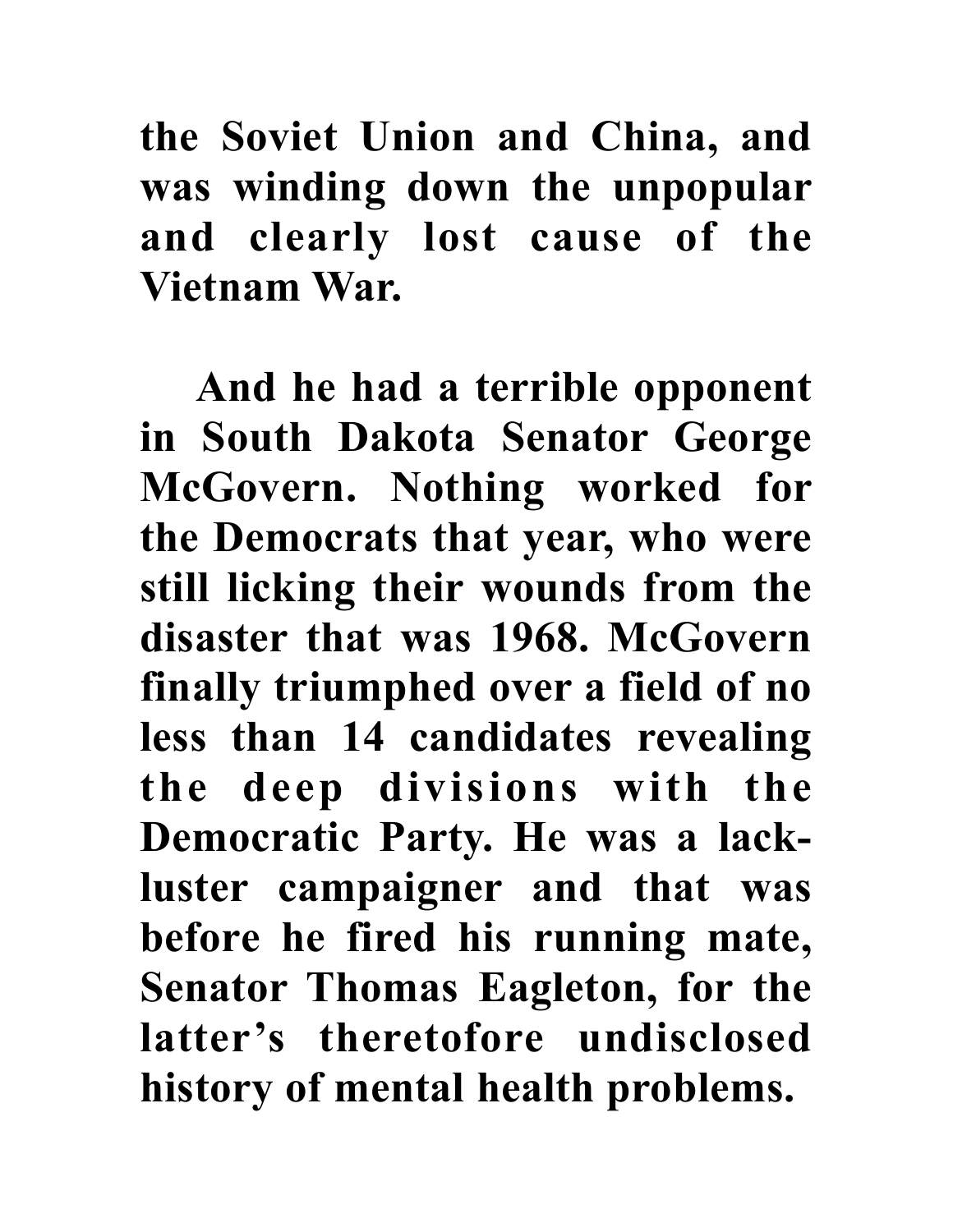**N i x o n s i m p l y i g n o r e d McGovern and, in November, cleaned his clock. The President received 18 million votes more than his challenger, the largest spread in U.S. Presidential history, 60.7% of the popular vote. The electoral vote was 520 to 17. And then, it all collapsed in the scandalous, corrupt, swamp that was Watergate. Less than two years after an unprecedented electoral sweep, Nixon resigned in disgrace.**

**In Richmond, Virginia this is Dan Roberts.**

## **Resources**

 **HYPERLINK "http://en.wikipedia.org/wiki/**